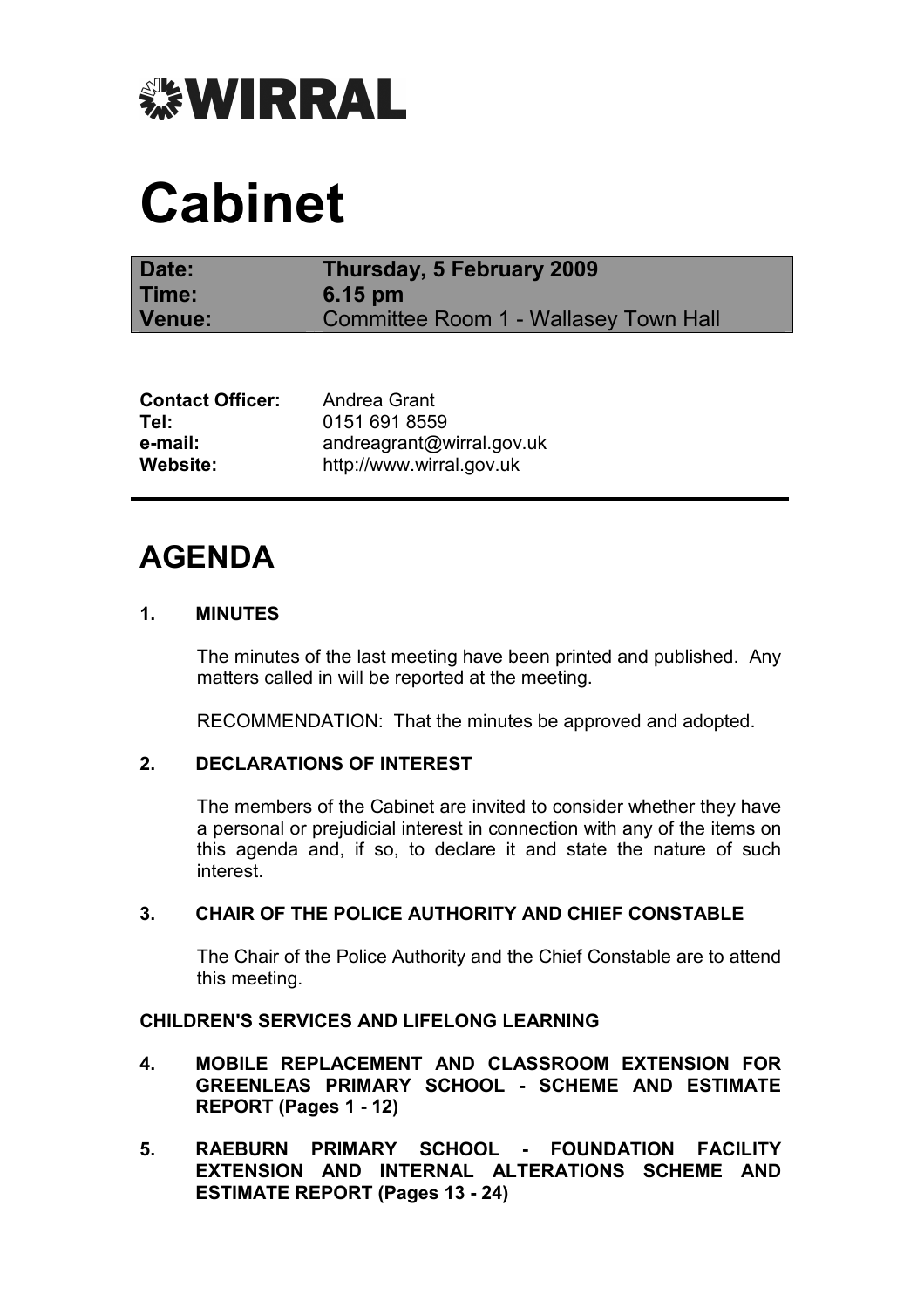- 6. REPLACEMENT PRIVATE AND VOLUNTARY INITIATIVE (PVI) NURSERY AT BRACKENWOOD INFANTS SCHOOL - SCHEME AND ESTIMATE REPORT (Pages 25 - 28)
- 7. REPLACEMENT PVI NURSERY AT BROOKHURST PRIMARY SCHOOL (Pages 29 - 32)

REGENERATION AND PLANNING STRATEGY

- 8. CONSIDERATE CONSTRUCTORS SCHEME (Pages 33 36)
- 9. INTEGRATED REGENERATION STUDY FOR BIRKENHEAD AND WIRRAL WATERS AREA (Pages 37 - 40)

STREETSCENE AND TRANSPORT SERVICES

- 10. VEHICLE ACTIVATED SIGNING PROPOSED CRITERIA (Pages 41 50)
- 11. HIGHWAYS STRUCTURAL MAINTENANCE PROGRAMME (Pages 51 - 76)

CORPORATE RESOURCES

12. AUDIT COMMISSION USE OF RESOURCES 2008 (Pages 77 - 92)

CULTURE, TOURISM AND LEISURE

- 13. PARKS AND COUNTRYSIDE GATEWAY REVIEW (Pages 93 96)
- 14. CULTURAL SERVICES FEES AND CHARGES (To Follow)

HOUSING AND COMMUNITY SAFETY

15. MORTGAGE RESCUE SCHEME (Pages 97 - 100)

FINANCE AND BEST VALUE

- 16. DRAFT DEPARTMENTAL BUSINESS PLANS AND REFRESHED CORPORATE PLAN FOR 2009-10 (Pages 101 - 384)
- 17. WIRRAL COUNCIL AND WIRRAL PARTNERSHIP HOMES COMMUNITY FUND (Pages 385 - 390)
- 18. PROJECTED BUDGET (Pages 391 398)
- 19. ANNUAL ELECTRICITY AND GAS CONTRACT RENEWAL REPORT (Pages 399 - 402)
- 20. CORPORATE GOVERNANCE (Pages 403 418)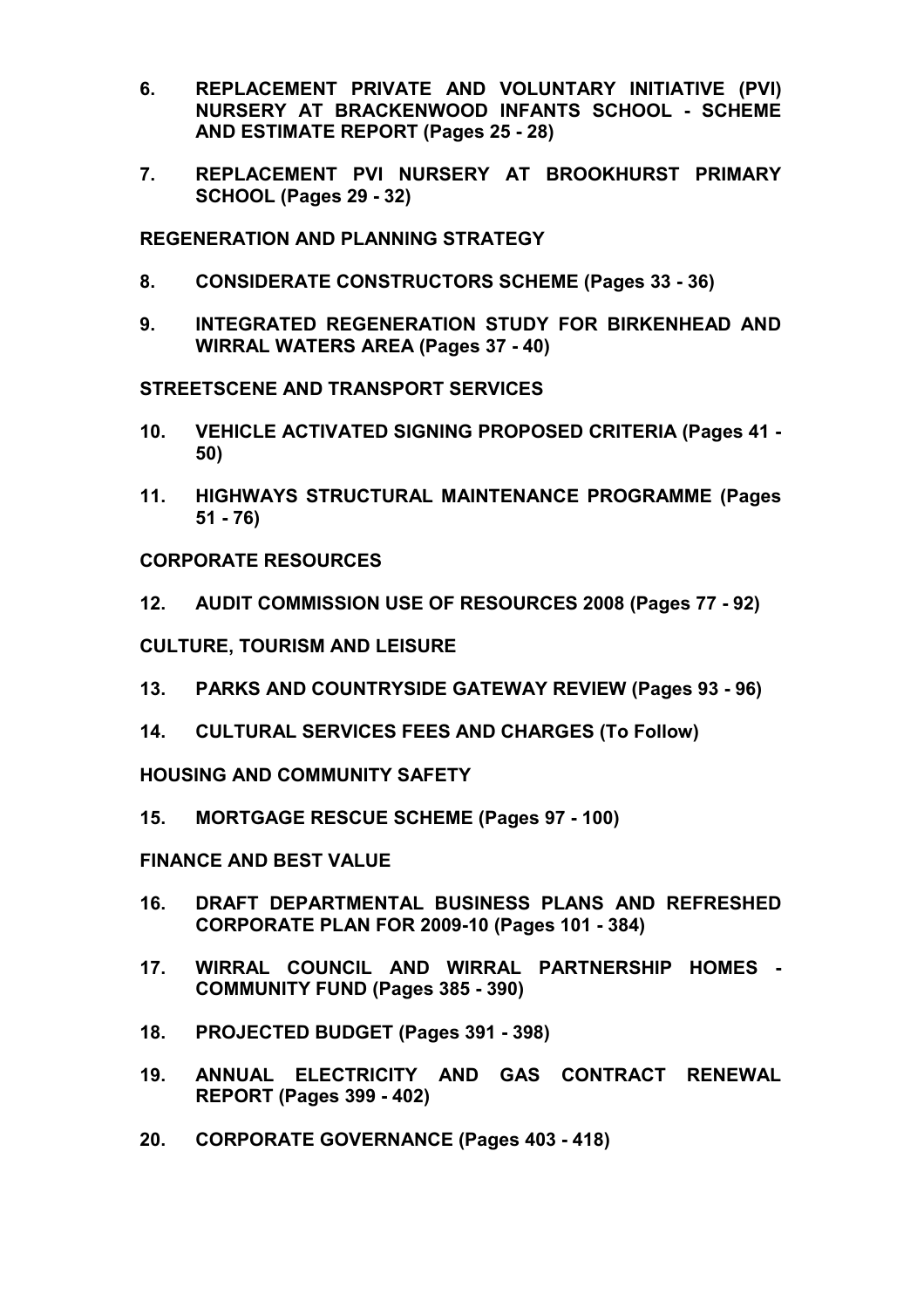# COMMUNITY AND CUSTOMER ENGAGEMENT

#### 21. AUDIT COMMISSION ACCESS TO SERVICES (Pages 419 - 456)

#### 22. ALLOCATION OF 'YOU DECIDE' (Pages 457 - 460)

### 23. EXEMPT INFORMATION - EXCLUSION OF THE PRESS AND PUBLIC

The following items contain exempt information.

RECOMMENDATION: That, under section 100 (A) (4) of the Local Government Act 1972, the public be excluded from the meeting during consideration of the following items of business on the grounds that they involve the likely disclosure of exempt information as defined by the relevant paragraphs of Part I of Schedule 12A (as amended) to that Act.

#### STREETSCENE AND TRANSPORT SERVICES

- 24. TRAFFIC SIGNALS CONTRACT AWARD OF CONTRACT (Pages 461 - 464)
- 25. BUILDING SCHOOLS FOR THE FUTURE, ONE SCHOOL PATHFINDER, WOODCHURCH HIGH SCHOOL - CONTRACT AWARD (Pages 465 - 472)

#### FINANCE AND BEST VALUE

- 26. INFORMATION TECHNOLOGY HARDWARE STORAGE AREA NETWORK (Pages 473 - 480)
- 27. HOUSING BENEFIT PROVISION, RESERVE AND BUDGET (Pages 481 - 484)
- 28. MERSEYSIDE INFORMATION SERVICE (MIS) (Pages 485 488)

#### CORPORATE RESOURCES

- 29. LAND AT ASHVILLE ROAD, BIRKENHEAD (Pages 489 494)
- 30. SALE OF TWO DEVELOPMENT SITES AT SOUTHWICK ROAD, TRANMERE AND WOODHALL AVENUE/ROYSTON AVENUE, SEACOMBE (Pages 495 - 502)
- 31. LAND AT RIVERS STREET, BIRKENHEAD (Pages 503 510)
- 32. EMPLOYEE ASSISTANCE PROGRAMME (Pages 511 514)